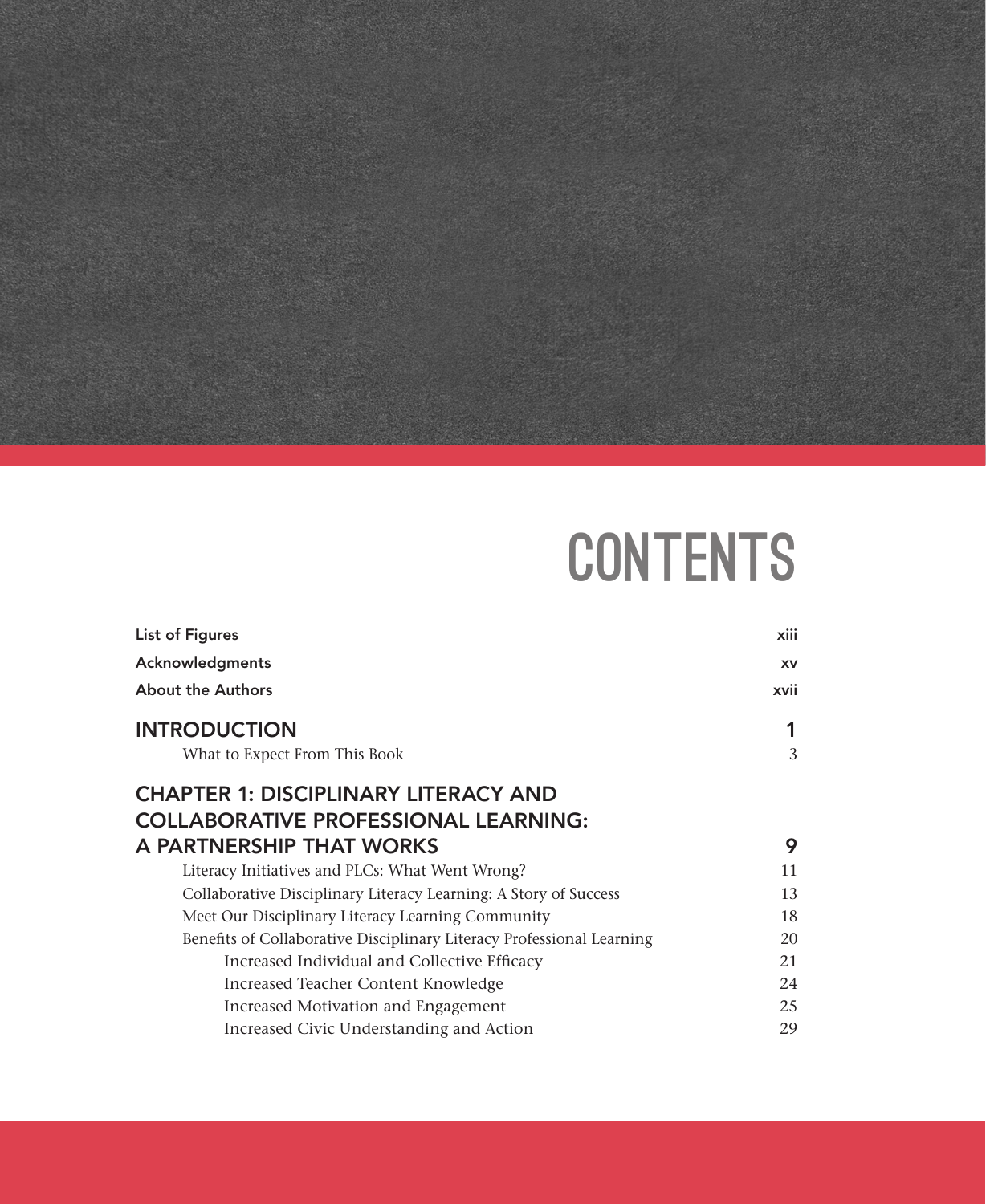| Fostering Disciplinary Literacy Dialogue<br>Resources for Continued Learning        | 32<br>33 |
|-------------------------------------------------------------------------------------|----------|
| <b>CHAPTER 2: UNLOCKING DISCIPLINARY LITERACY</b>                                   | 35       |
| What Is Literacy in the 21st Century?                                               | 36       |
| Content Area Literacy Versus Disciplinary Literacy                                  | 39       |
| Discipline-Specific "Strategies" for                                                |          |
| Math and Social Studies                                                             | 42       |
| A Literacy Progression                                                              | 48       |
| Disciplinary Literacy Instruction in Action                                         | 51       |
| Inviting Biology Students In                                                        | 51       |
| Student Apprentices in Spanish Class                                                | 54       |
| Fostering Disciplinary Literacy Dialogue                                            | 57       |
| Resources for Continued Learning                                                    | 58       |
| <b>HOW TO CREATE A SCHOOL-WIDE</b>                                                  |          |
| <b>CULTURE OF DISCIPLINARY LITERACY</b>                                             | 60       |
| <b>CHAPTER 3: CREATING A SCHOOL-WIDE</b>                                            |          |
| <b>CULTURE OF DISCIPLINARY READING</b>                                              | 61       |
| Why Read in Every Discipline?                                                       | 63       |
| Wide Reading in All Disciplines: There's No Downside                                | 64       |
| How to Engage Students in                                                           |          |
| Disciplinary Independent Reading                                                    | 67       |
| Tips for Implementing Independent                                                   |          |
| Reading in the Disciplines<br>Creating a School-Wide Culture of Independent Reading | 69<br>71 |
| Reading Strategies: When and How                                                    | 76       |
| Tips for Sparking Deeper Learning                                                   |          |
| Through Disciplinary Reading                                                        | 81       |
| Vocabulary: The Key to All Content Reading                                          | 83       |
| Tips for Creating Discipline-Specific Vocabulary Instruction                        | 87       |
| Fostering Disciplinary Literacy Dialogue                                            | 91       |
| Resources for Continued Learning                                                    | 92       |
| <b>CHAPTER 4: CREATING A SCHOOLWIDE</b>                                             |          |
| <b>CULTURE OF DISCIPLINARY WRITING</b>                                              | 93       |
| <b>Exploring Disciplinary Writing</b>                                               | 94       |
| Writing to Learn in the Discipline Areas                                            | 97       |
| Writing: A Tool for Thinking                                                        | 99       |
| Tips for Writing to Learn in the Discipline Areas                                   | 103      |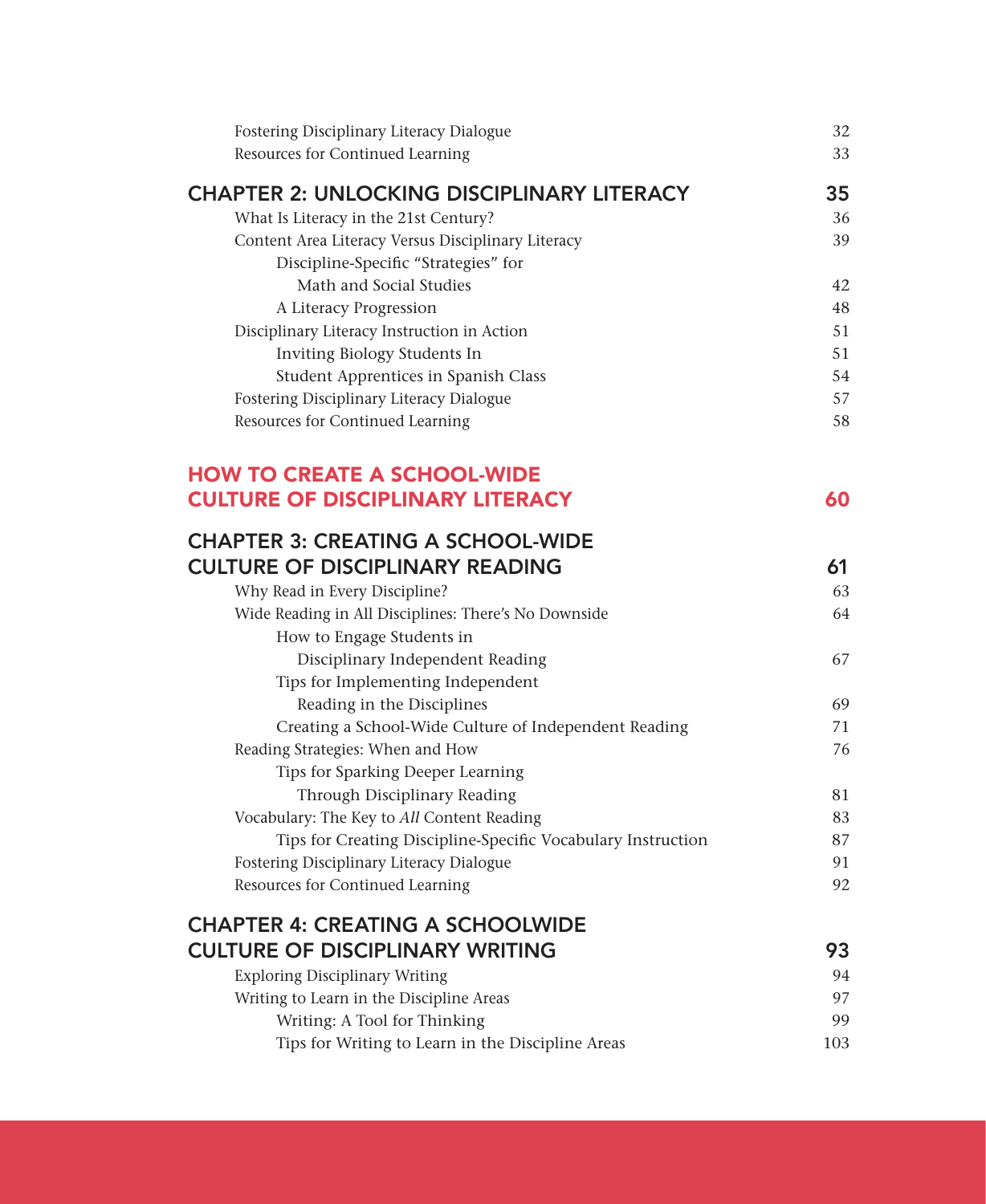| Following the Pros: Disciplinary Mentor Texts       | 109 |
|-----------------------------------------------------|-----|
| Tips for Using Mentor Texts in the Discipline Areas | 112 |
| Feedback: From Master to Apprentice                 | 115 |
| Providing Differentiated Disciplinary Feedback      | 116 |
| Tips for Offering Effective Feedback                | 119 |
| Fostering Disciplinary Literacy Dialogue            | 122 |
| Resources for Continued Learning                    | 123 |

## CHAPTER 5: CREATING A SCHOOL-WIDE CULTURE OF DISCIPLINARY THINKING 125

| Learning to Think in Disciplinary Ways                 | 127 |
|--------------------------------------------------------|-----|
| Thinking Like a Scientist                              | 129 |
| Thinking Like a Mathematician                          | 134 |
| Thinking Like a Historian                              | 136 |
| Tips for Helping Students Think in Disciplinary Ways   | 140 |
| <b>Curiosity Drives Disciplinary Thinking</b>          | 140 |
| Tips for Increasing Curiosity in the Disciplines       | 144 |
| Students and Teachers: Thinking Like Insiders Together | 145 |
| Insider Problem Solving in Science                     | 146 |
| Tips for Turning Students Into Disciplinary Insiders   | 148 |
| Making Disciplinary Thinking Visible                   | 149 |
| Making Thinking Visible in Math                        | 150 |
| Tips for Making Disciplinary Thinking Visible          | 151 |
| <b>Fostering Disciplinary Literacy Dialogue</b>        | 154 |
| Resources for Continued Learning                       | 155 |
|                                                        |     |

## HOW TO SUSTAIN A SCHOOL-WIDE **CULTURE OF DISCIPLINARY LITERACY 156**

| <b>CHAPTER 6: BUILDING DISCIPLINARY</b>                       |     |
|---------------------------------------------------------------|-----|
| <b>LITERACY (DL) LEARNING COMMUNITIES</b>                     | 157 |
| The Problem With PLCs                                         | 158 |
| Fixing the Problem Through DL Learning Communities            | 160 |
| Tips for Creating Interdisciplinary                           |     |
| Literacy Learning Communities                                 | 163 |
| <b>Getting Started</b>                                        | 164 |
| "Trying Out" Disciplinary Literacy Activities                 | 166 |
| How to Create Interdisciplinary Literacy Learning Communities | 169 |
| Common Subject Literacy Learning Communities                  | 172 |
| Considerations for Creating Common Subject                    |     |
| DL Learning Communities                                       | 172 |
|                                                               |     |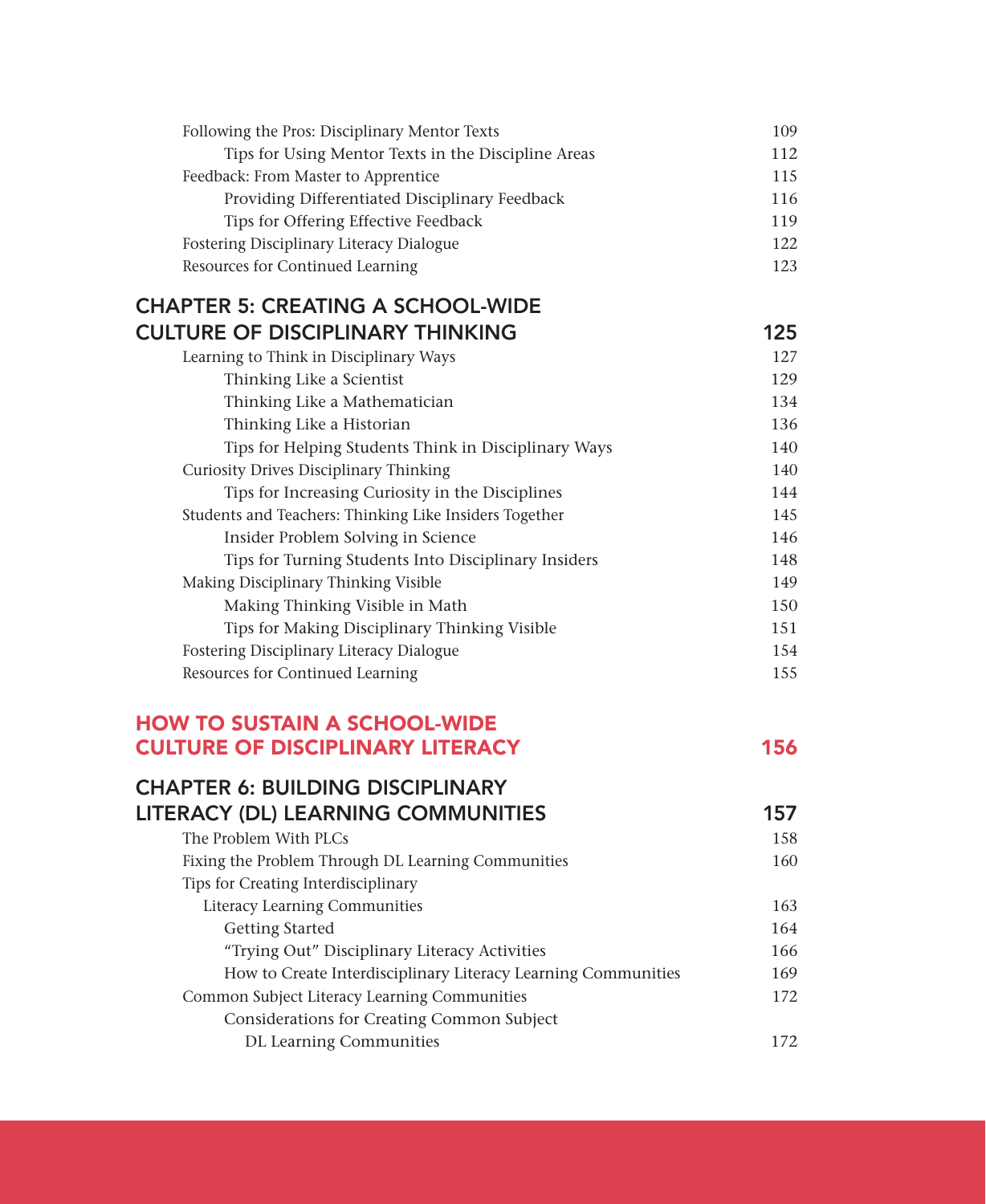| The All-Important First Meeting                      | 175 |
|------------------------------------------------------|-----|
| Keep Reading at the Forefront                        | 175 |
| Engage Teachers in a Collaborative Literacy Activity | 175 |
| Identify Discipline-Specific Literacy Skills         | 175 |
| Identify Discipline-Specific Literacy Challenges     | 176 |
| <b>Supporting DL Learning Communities</b>            | 177 |
| Moving Toward Collective Efficacy                    | 180 |
| Sustaining DL Learning Communities                   | 182 |
| Tips for Meeting Challenges to Sustainability        | 184 |
| Fostering Disciplinary Literacy Dialogue             | 186 |
| Resources for Continued Learning                     | 187 |
| <b>CHAPTER 7: WHAT MATTERS MOST IN A</b>             |     |
| DISCIPLINARY LITERACY (DL) LEARNING COMMUNITY        | 189 |
| Collective Inquiry                                   | 190 |
| Working From a Questioning Stance                    | 191 |
| Disciplinary Questions Lead to Collective Inquiry    | 192 |
| Collective Inquiry Leads to Action                   | 196 |
| Autonomy and Authority                               | 198 |
| Importance of Professional Autonomy                  | 199 |
| From Autonomy to Authority                           | 202 |
| Tips for Building Autonomous                         |     |
| Disciplinary Learning Communities                    | 202 |
| Meaningful Collaboration                             | 203 |
| Deep Listening Invites Collaboration                 | 204 |
| Sharing Ideas Builds Collaboration                   | 205 |
| Risk-Taking Results From Collaboration               | 206 |
| <b>Trust Cements Collaboration</b>                   | 209 |
| Fostering Disciplinary Literacy Dialogue             | 211 |
| Resources for Continued Learning                     | 212 |
| <b>CHAPTER 8: FROM TEACHER</b>                       |     |
| <b>LEARNER TO TEACHER LEADER</b>                     | 213 |
| Disciplinary Literacy Develops Deep Leadership       | 215 |
| Disciplinary Literacy Leadership Roles               | 217 |
| Leading One on One                                   | 218 |
| Leading Through Content Knowledge                    | 222 |
| Leading by Reading                                   | 227 |
| Leading by Writing                                   | 230 |
| Leading by Speaking                                  | 233 |